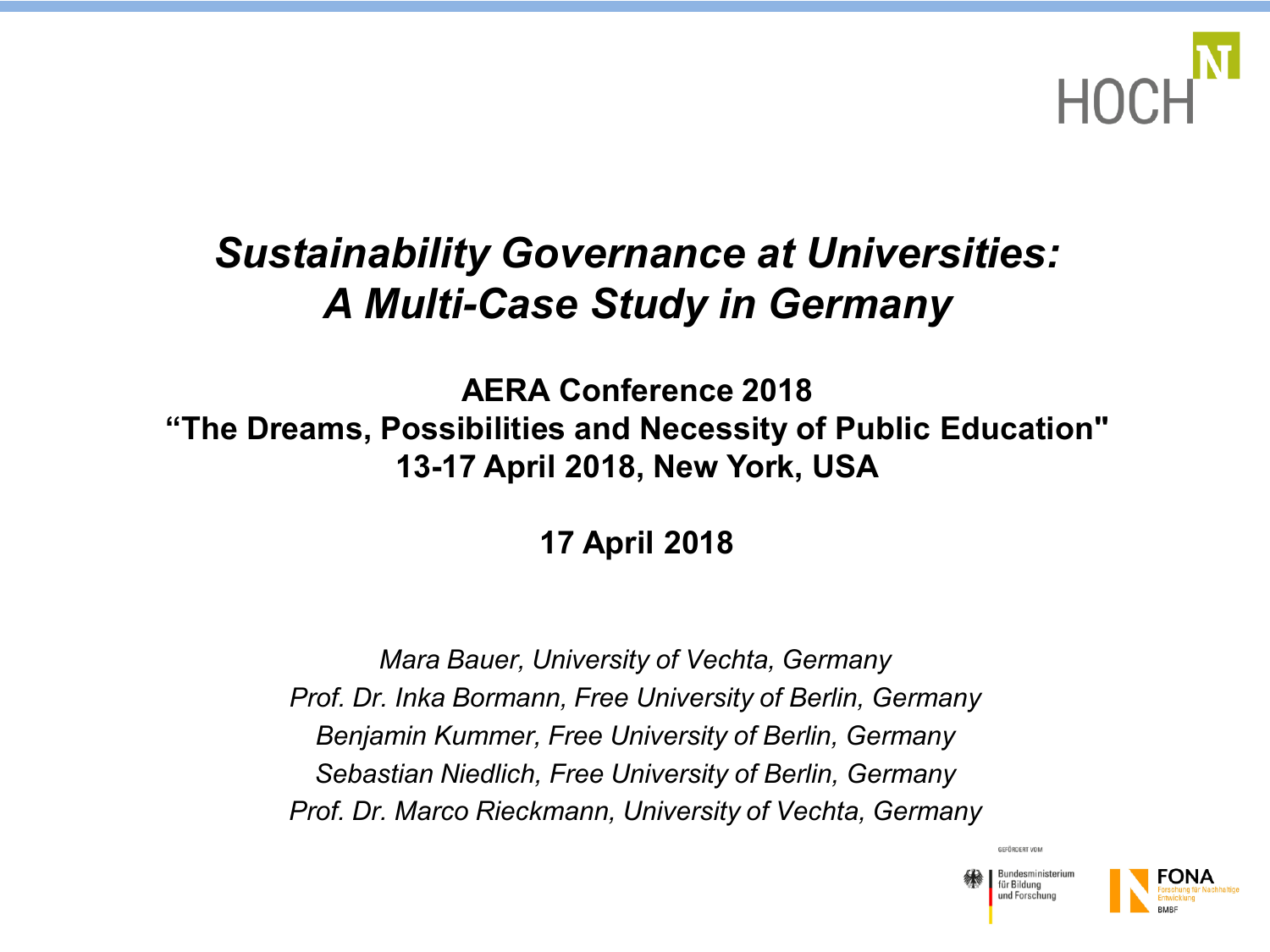

# **HOCHN**

Sustainability at Higher Education Institutions: develop – network – report

- Collaboration of **eleven German Higher Education Institutions** (HEI) in order to multiply, refine and expand expert knowledge and process skills for sustainable development.
- All partners are **dedicated to create a strong inter- and transdisciplinary network** on research as well as applied topics of sustainability.
- The HOCH-N network is an **open innovation platform** for all who are interested in participating.



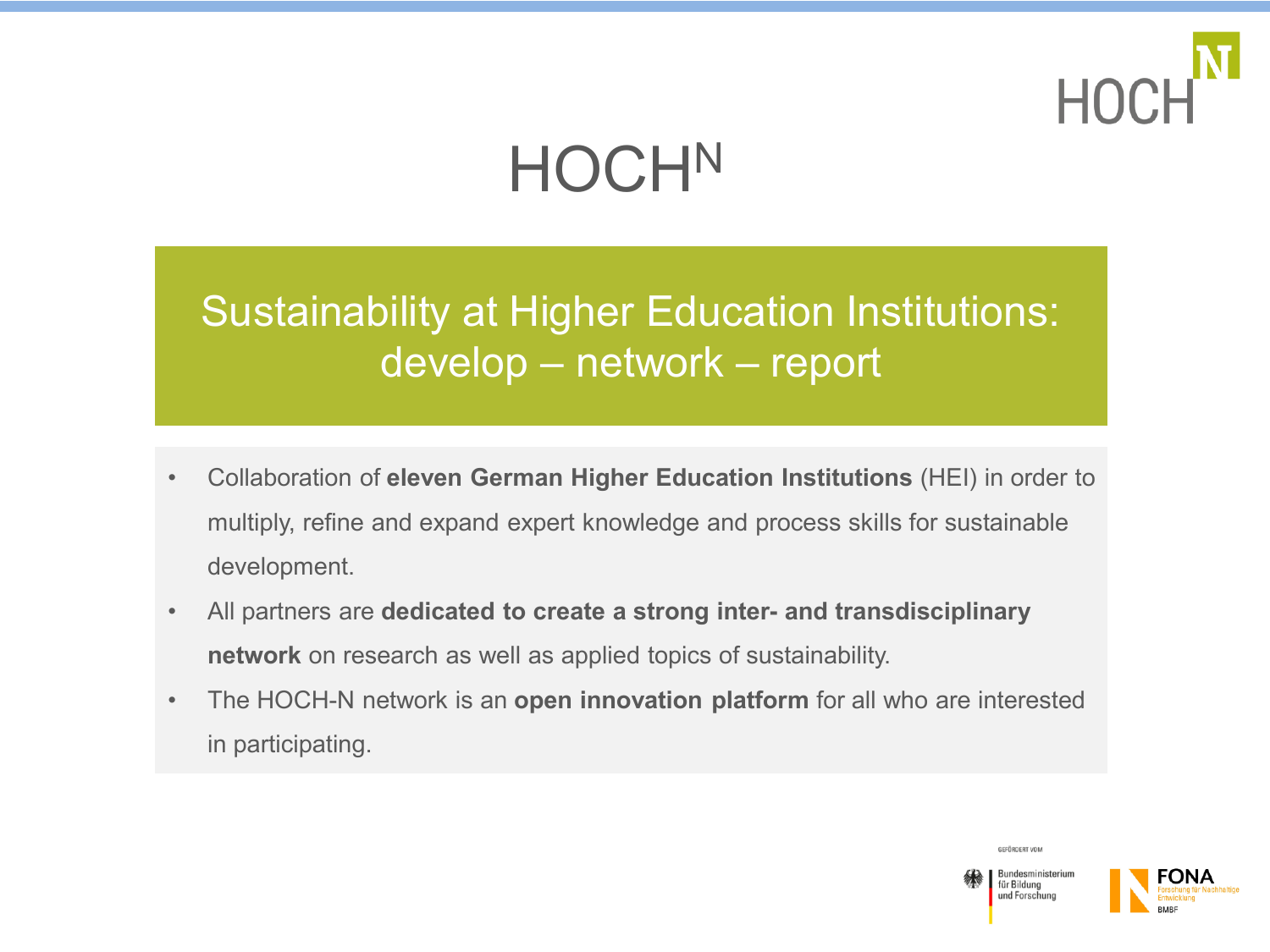# Fields of action



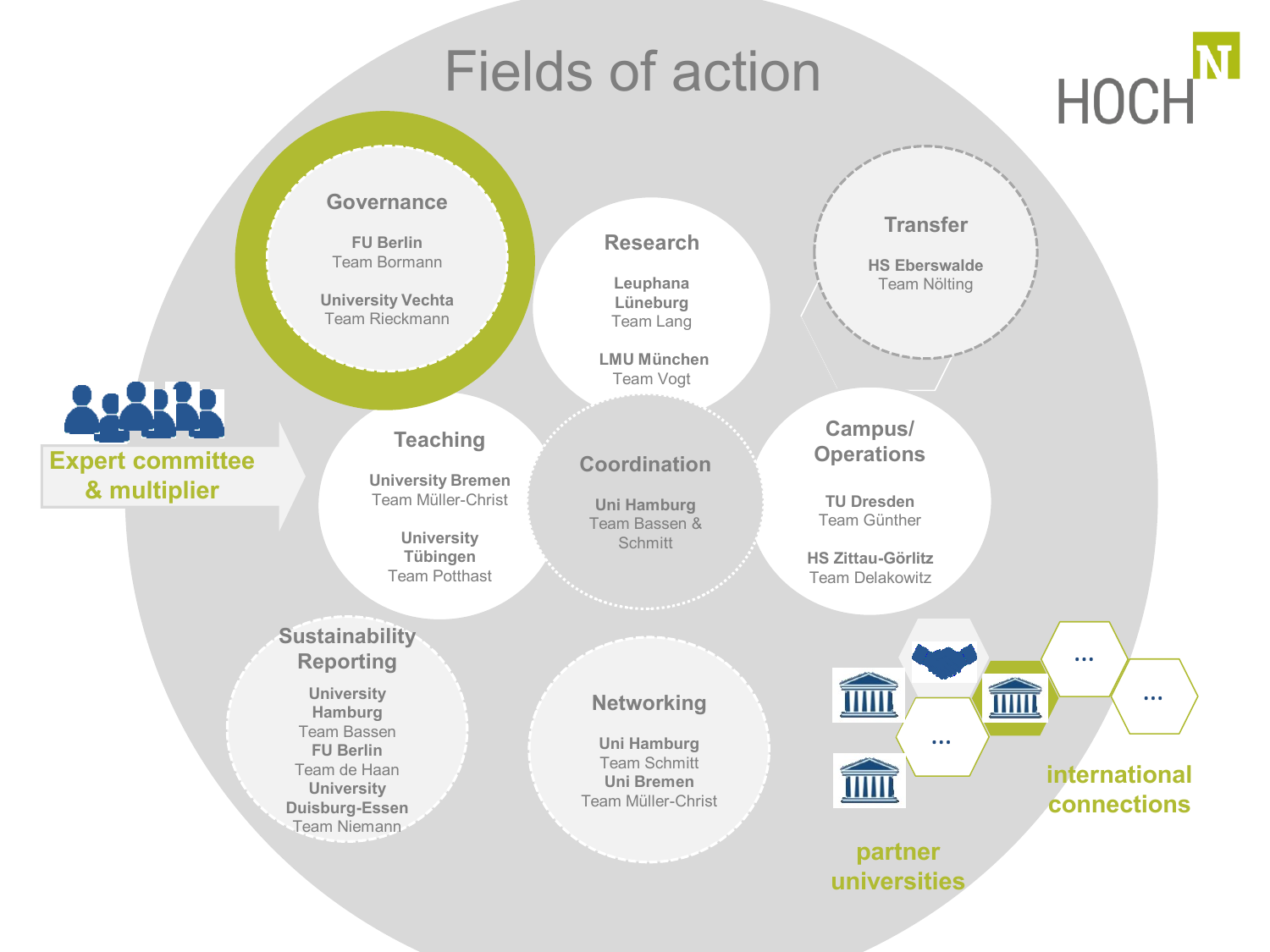

### Sustainability Governance at HEI: Rationale

- Universities play a crucial role for promoting sustainable development by addressing sustainability through their major functions of education, research and outreach (Fadeeva and Mochizuki, 2010; Müller-Christ et al., 2014; Wals et al.; 2016).
- However, the inquiry of underlying processes and structures, actor constellations and sensitivities of SD implementation at HEI – the sustainability governance – is rather rarely dealt with (Baker-Shelley et al., 2017; Dlouhá et al., 2016; Mader et al., 2013; Spira et al., 2013).
- Research seems to have payed "minimal attention to either critical strategic level dynamics or reflexive activities that could facilitate and accelerate change" (Stephens and Graham, 2010).



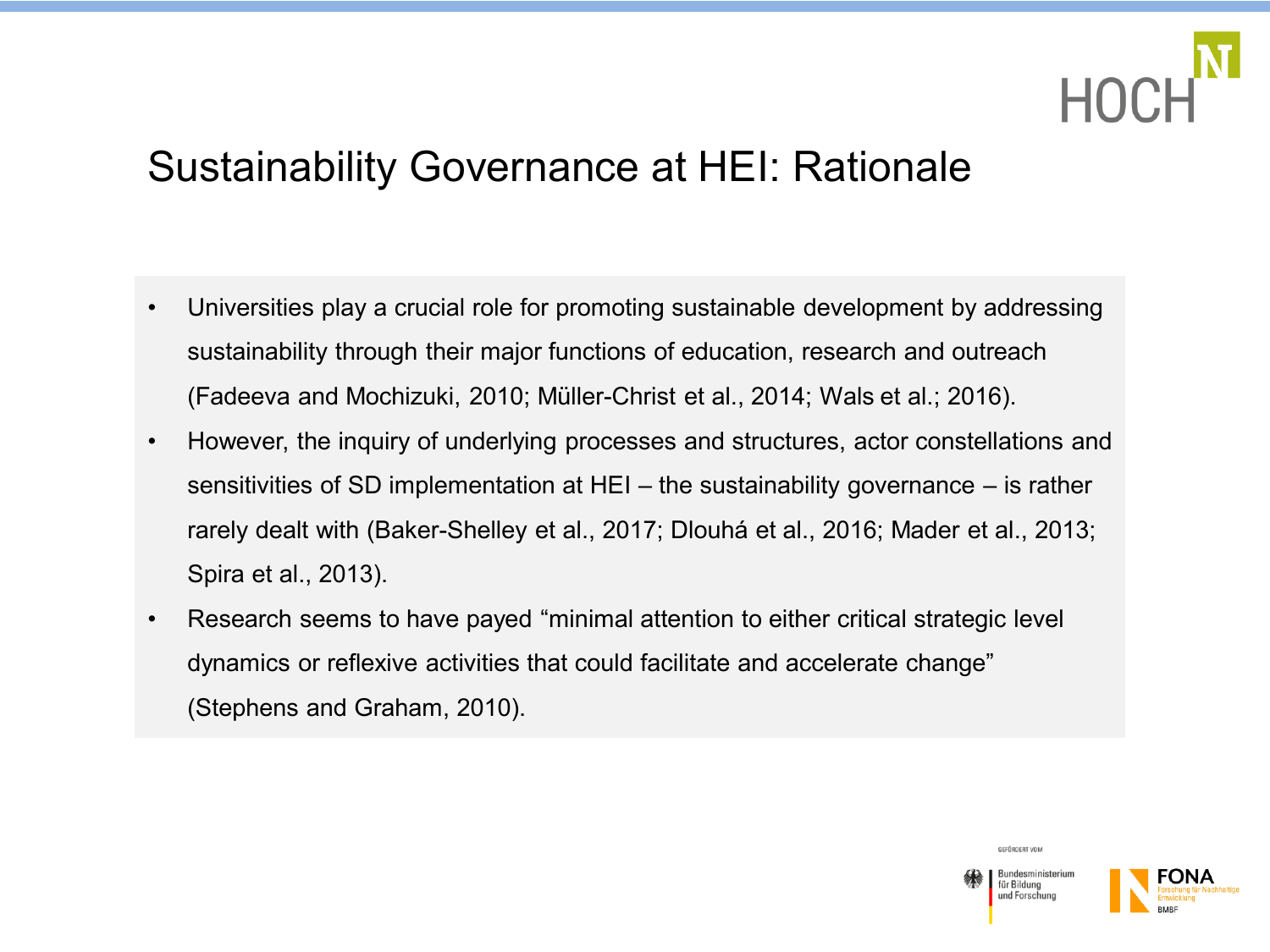

### Sustainability Governance at HEI: Research focus

- How do universities deal with the request to institutionalise sustainability?
- In which ways and practices do universities acquire sustainability?
- Which conditions are required to institutionalise sustainability?

GEEÖRDERT VOM für Bildung

Bundesministerium

und Forschung

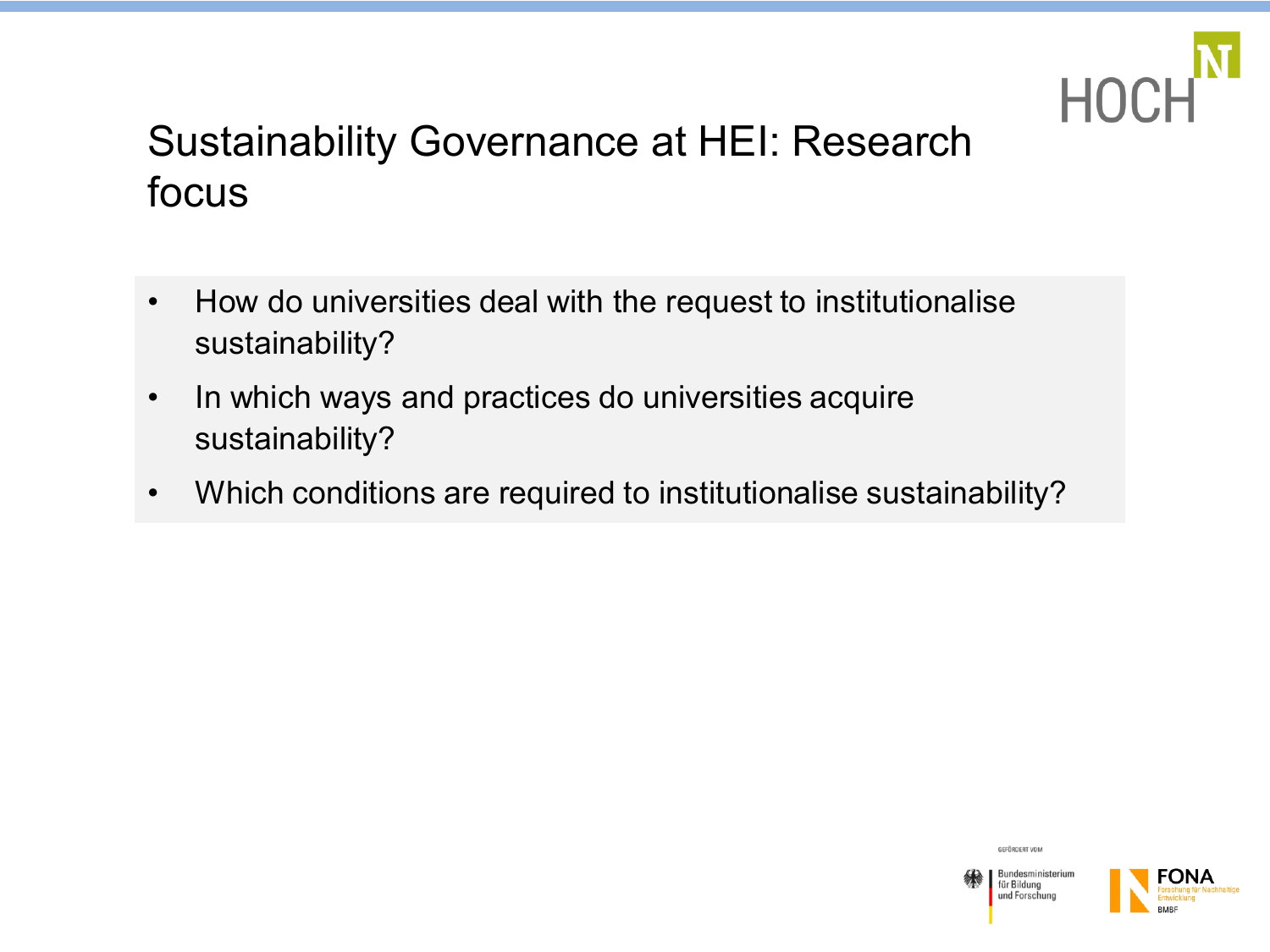

### Theoretical Background: Governance Equalizer

| <b>Politics</b>     | From selective support<br>to a long-term agenda setting                            | embeddedness and<br>legitimacy of sustainability              |
|---------------------|------------------------------------------------------------------------------------|---------------------------------------------------------------|
| <b>Profession</b>   | From a narrow professional perspective<br>to multi-professionality                 | interconnectedness of<br>professional perspectives            |
| <b>Organisation</b> | From projects<br>to networking and collective action                               | cooperation and<br>collaboration within the HEI               |
| <b>Knowledge</b>    | From isolated use of data<br>to joint and reflexive perspective                    | gaining and usage of<br>necessary knowledge and<br>competence |
| <b>Public</b>       | From little attention for sustainability<br>to public discussion and high interest | awareness of the necessity<br>of sustainability               |



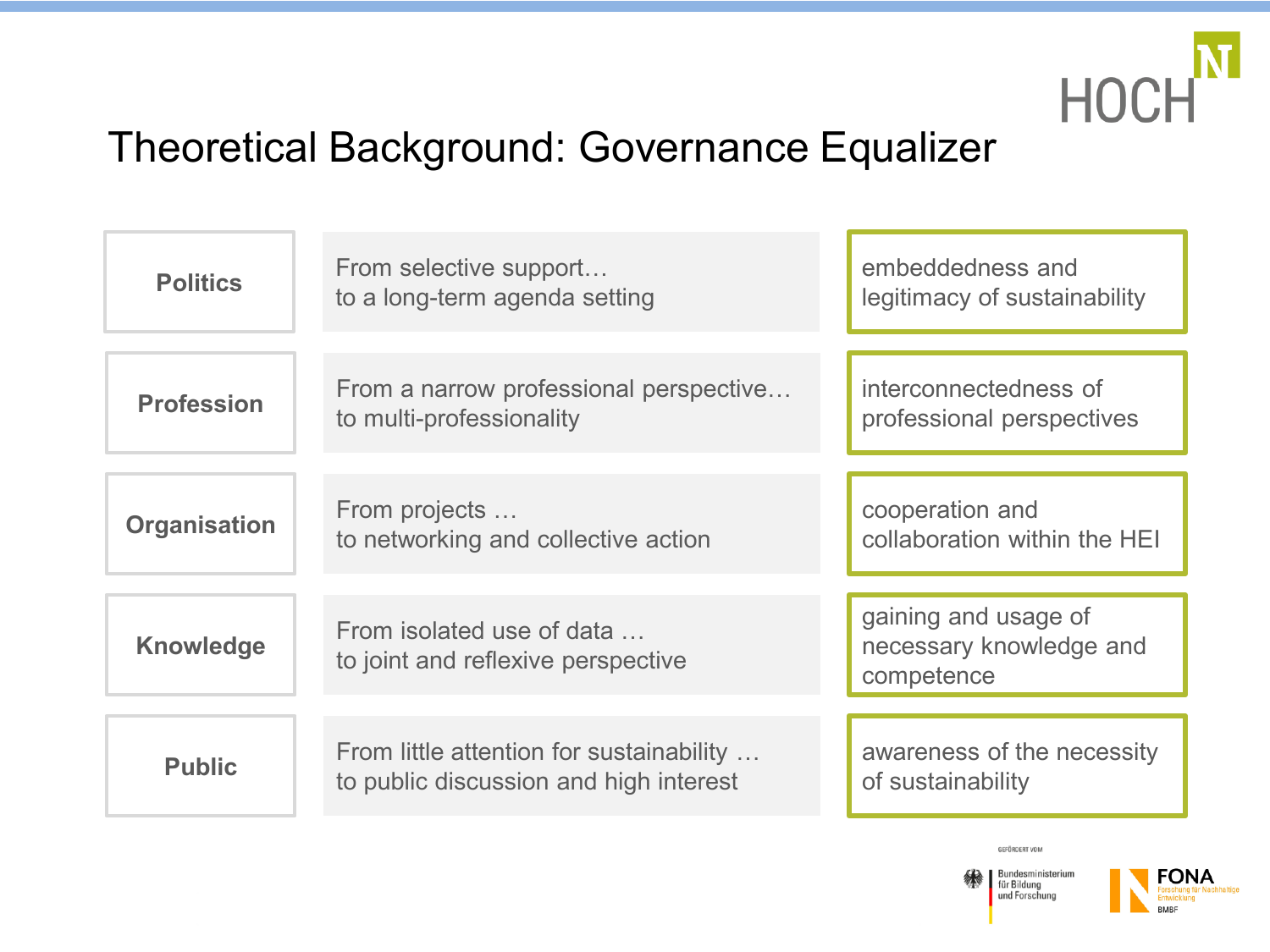

### Methodological approach I: Expert Interviews

#### 10 **exploratory expert interviews**

- Aim: revise the chosen heuristics and disclose the potential implications and objectives of university sustainability in terms of the five equalizer dimensions
- Sample: individuals who are known in the German higher education landscape as promoters of sustainability at HEIs; represent different approaches, functions and perspectives on sustainability processes  $\rightarrow$  students, researchers/teachers or managers as well as external advisors or policy consultants
- Content: loosely structured interview guide that engage with the interviewees' personal conception of and experience with sustainability at HEIs and test the specific relevance of each of the five equalizer dimensions



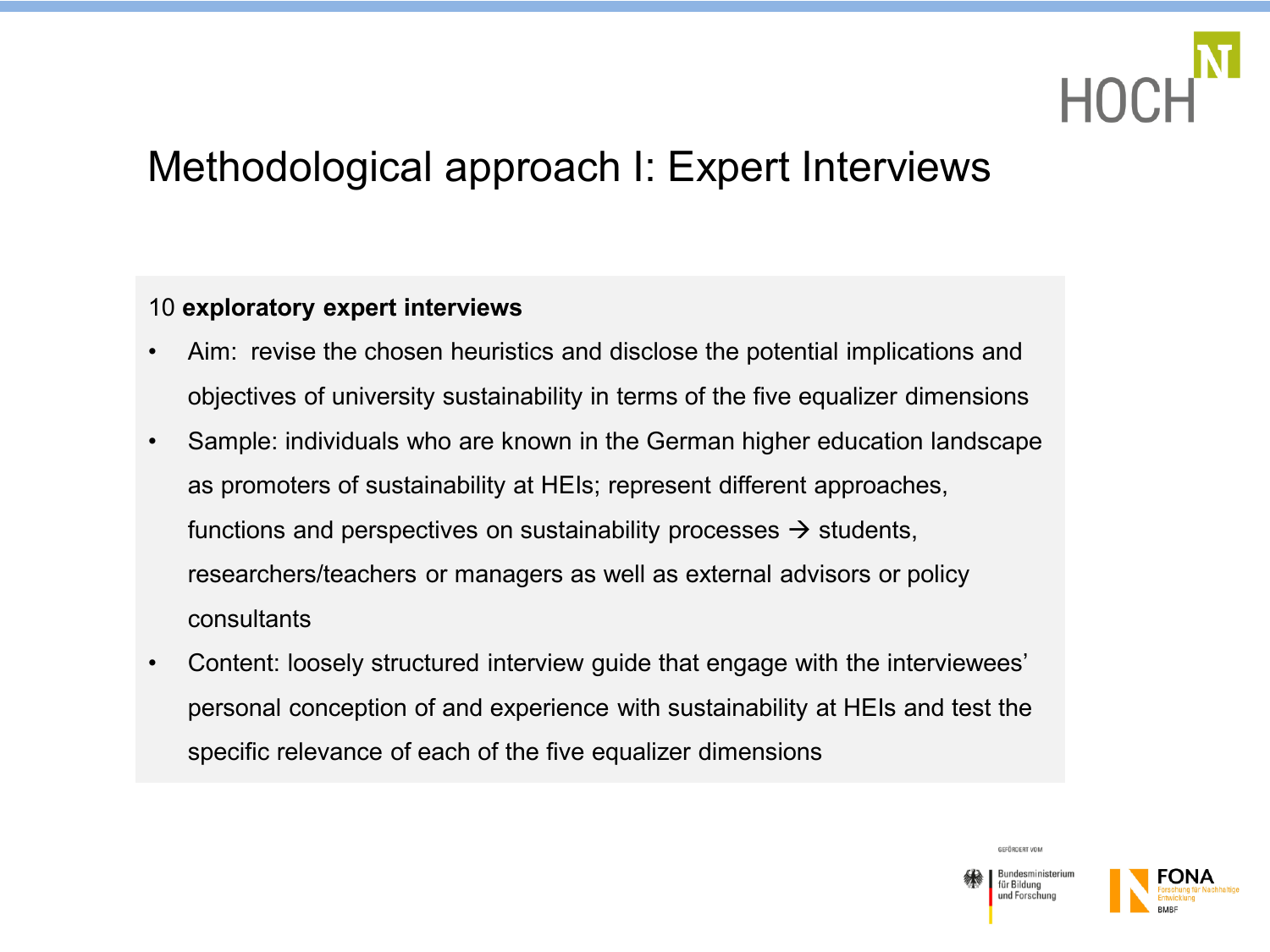

### Methodological approach II: Stakeholder **Interviews**

#### 63 **qualitative stakeholder interviews**

- Aim: disclosure of practiced sustainability governance at HEIs, identification of typical processes and structures as well as the types of relations between the central actors
- Sample: within the eleven universities collaborating in the HOCH N network, representatives of five HEI status groups were interviewed – the top management level, student initiatives, the technical administration, academic staff like professors or researchers, and (if existent) a sustainability commissioner or similar
- Content: questions concerning the development and assessment of the sustainability agenda within the university and the people involved
- Data analysis: structured qualitative content analysis with the aim to identify and develop about three different HEI types of sustainability implementation



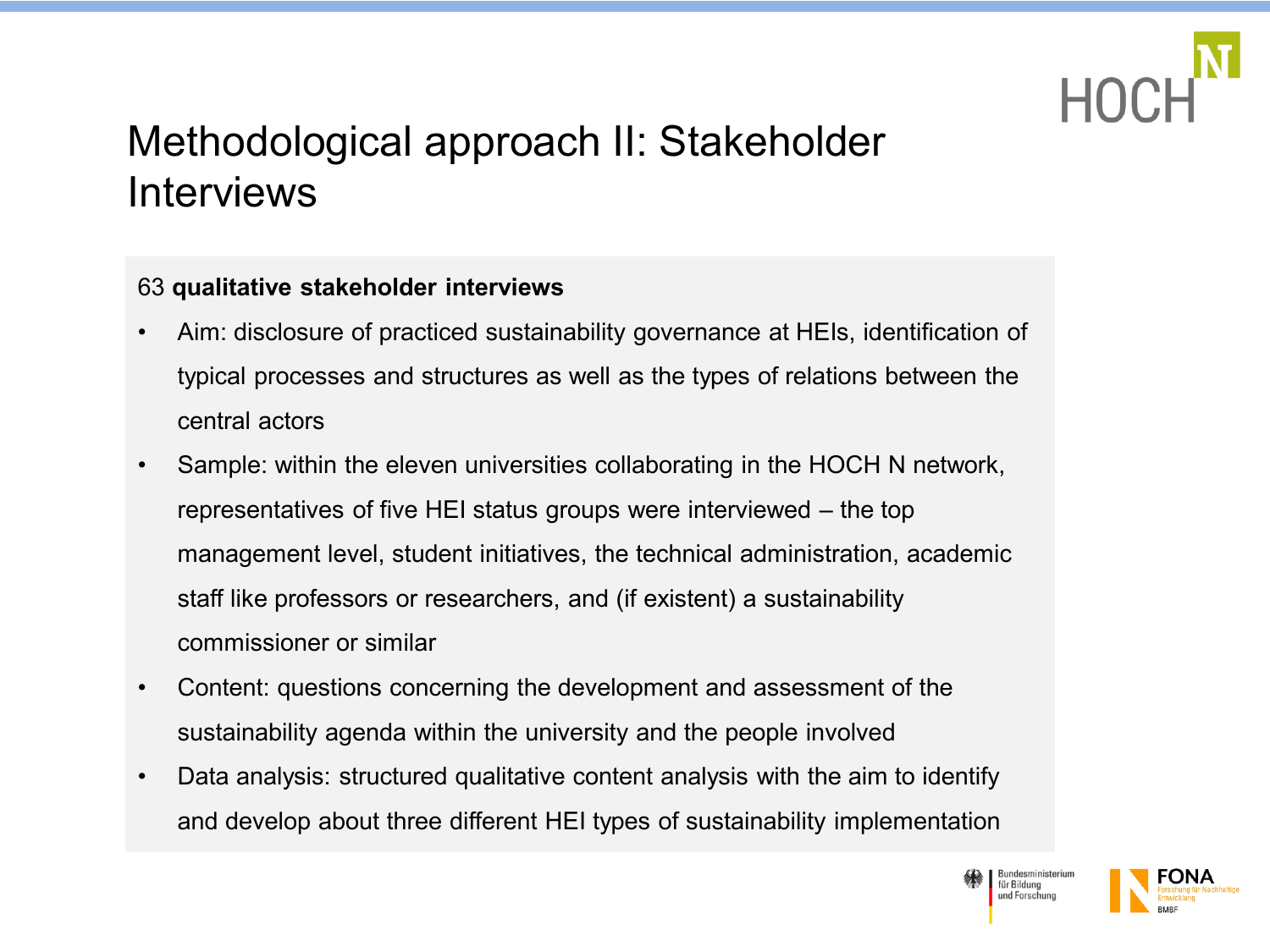

### Preliminary Insights from Stakeholder Interviews I

#### **Development of the Sustainability Process**

- SD at HEIs is often initially established in a single sector and in relation to operational environmental management (campus greening)
- EMAS (Eco-management and Audit Scheme) functions as a temporary catalyst for SD processes and the building of structures.

#### **The Understanding of Sustainability**

- The perspectives on sustainability at HEIs differ especially in terms of whether they regard sustainability as a delegable management task or as a comprehensive goal setting for all areas
- The complex task of SD requires an operationalization; however, the sharing of responsibility for SD often goes hand in hand with individual responsibility

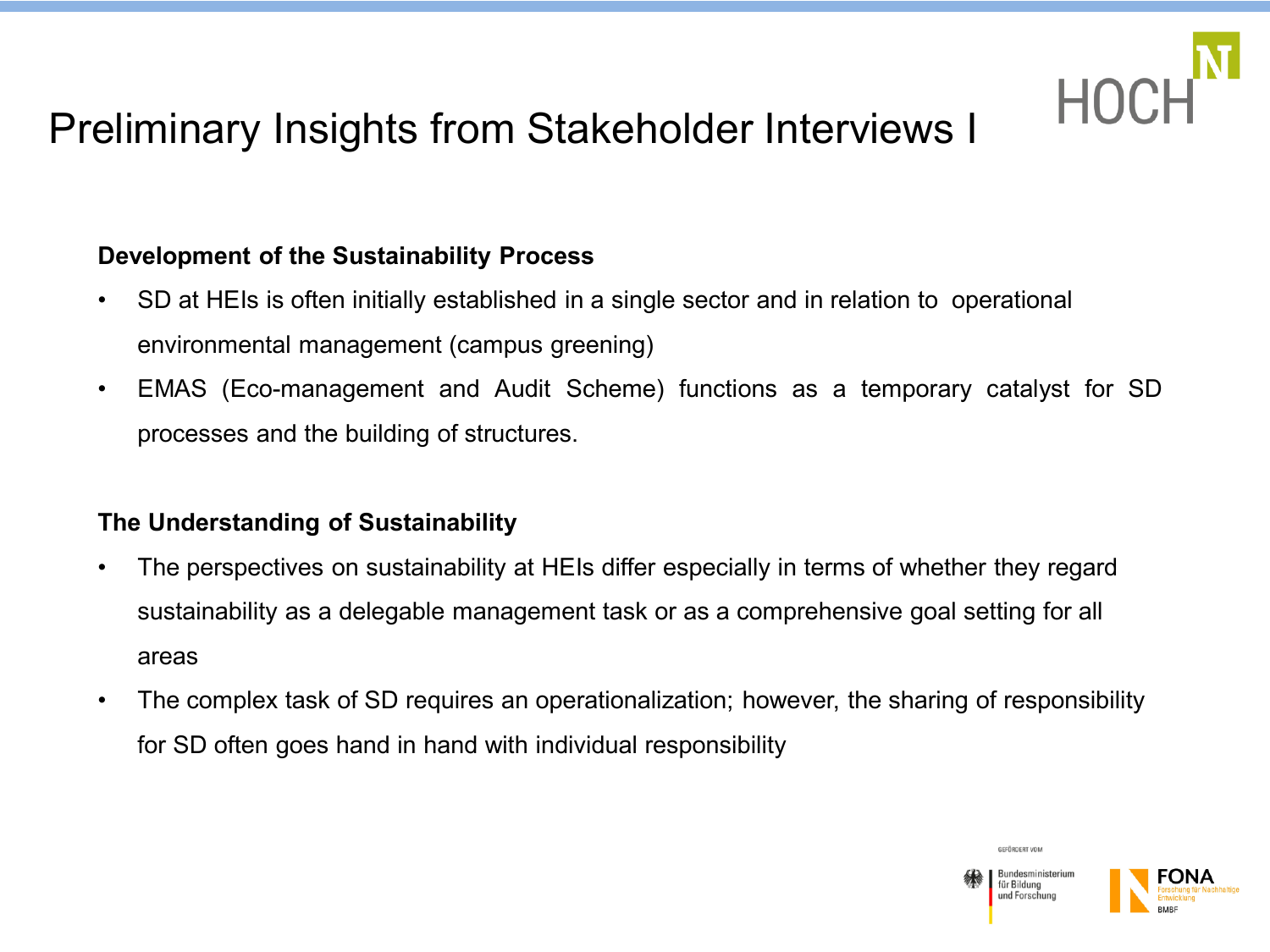

### Preliminary Insights from Stakeholder Interviews II

#### **Actors of Sustainability Processes**

- Students play an important role as initiators, drivers and contributors; but it is a challenge to institutionalize student engagement
- The university management seems to regard SD either as a "matter for the boss" or as a "broadly shared joint task".
- The support of the university management is very desirable; however, sole top-down management of the SD processes creates a lack of acceptance among other actors
- An orientation towards scientific excellence rarely seems compatible with a whole-institution approach.

GEEÖRDERT VOM Bundesministeriur für Bildung und Forschung

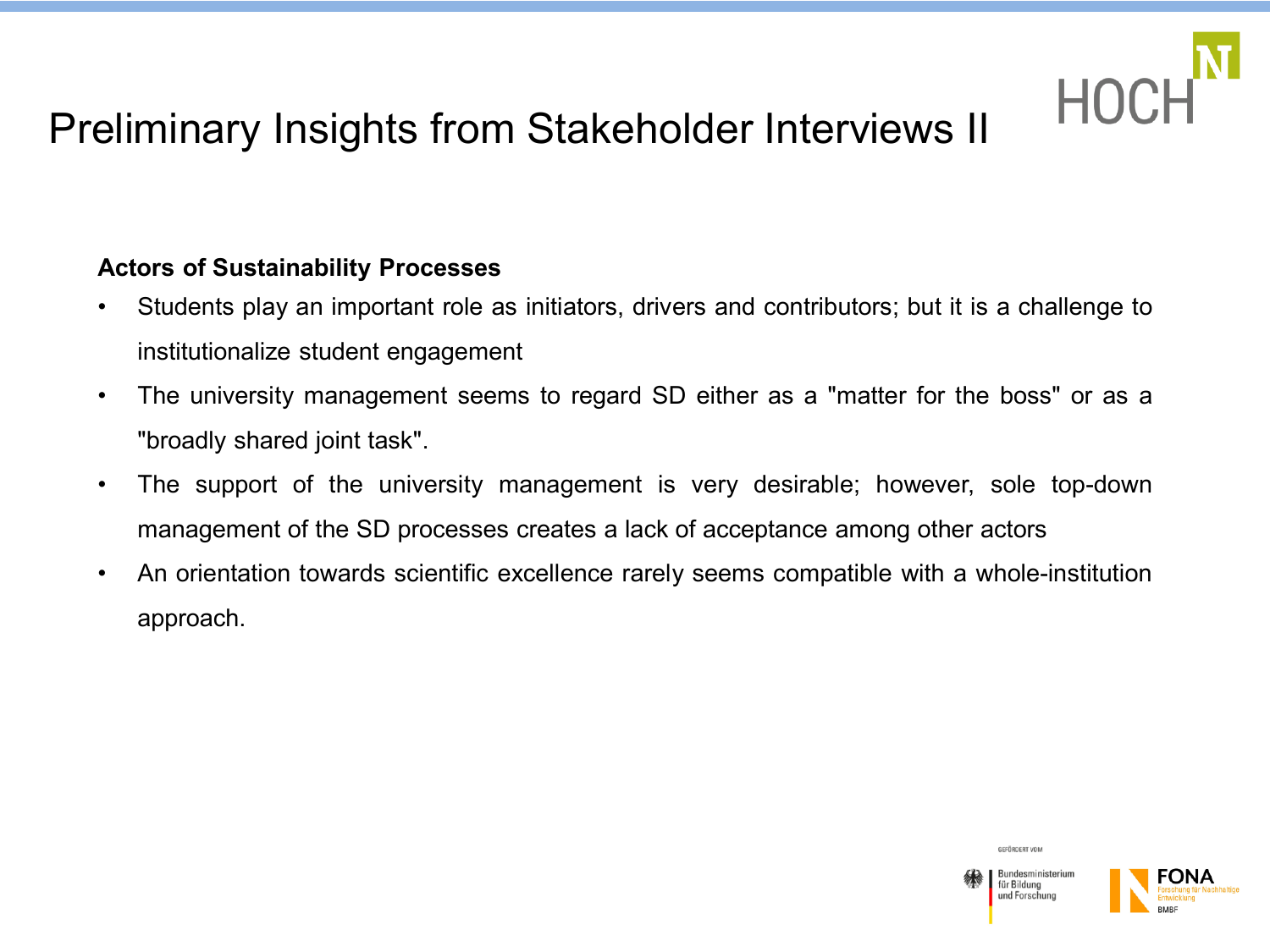## Preliminary Insights from Stakeholder Interviews III

### **External Influences**

- Because of their institutional complexity, large universities often face more difficulties for implementing SD than small HEIs. They also tend to have greater institutional inertia.
- The regional location (urban vs. rural) as well as the integration of the HEI into the regional structures play a decisive role. In rural areas, HEI are naturally recognized as a major player in regional development.
- Hindering conditions exist in particular in the competition of SD with other topics at universities, the predominantly disciplinary research funding and (often too little) basic and sustainability-related funding of the HEI.
- Sustainability processes are confronted with different institutional self-interests (adherence to existing structures, own rights and responsibilities) and intrinsic logics (disciplinary selfunderstanding and understanding of SD, different "languages", orientation to hierarchy or freedom of science).



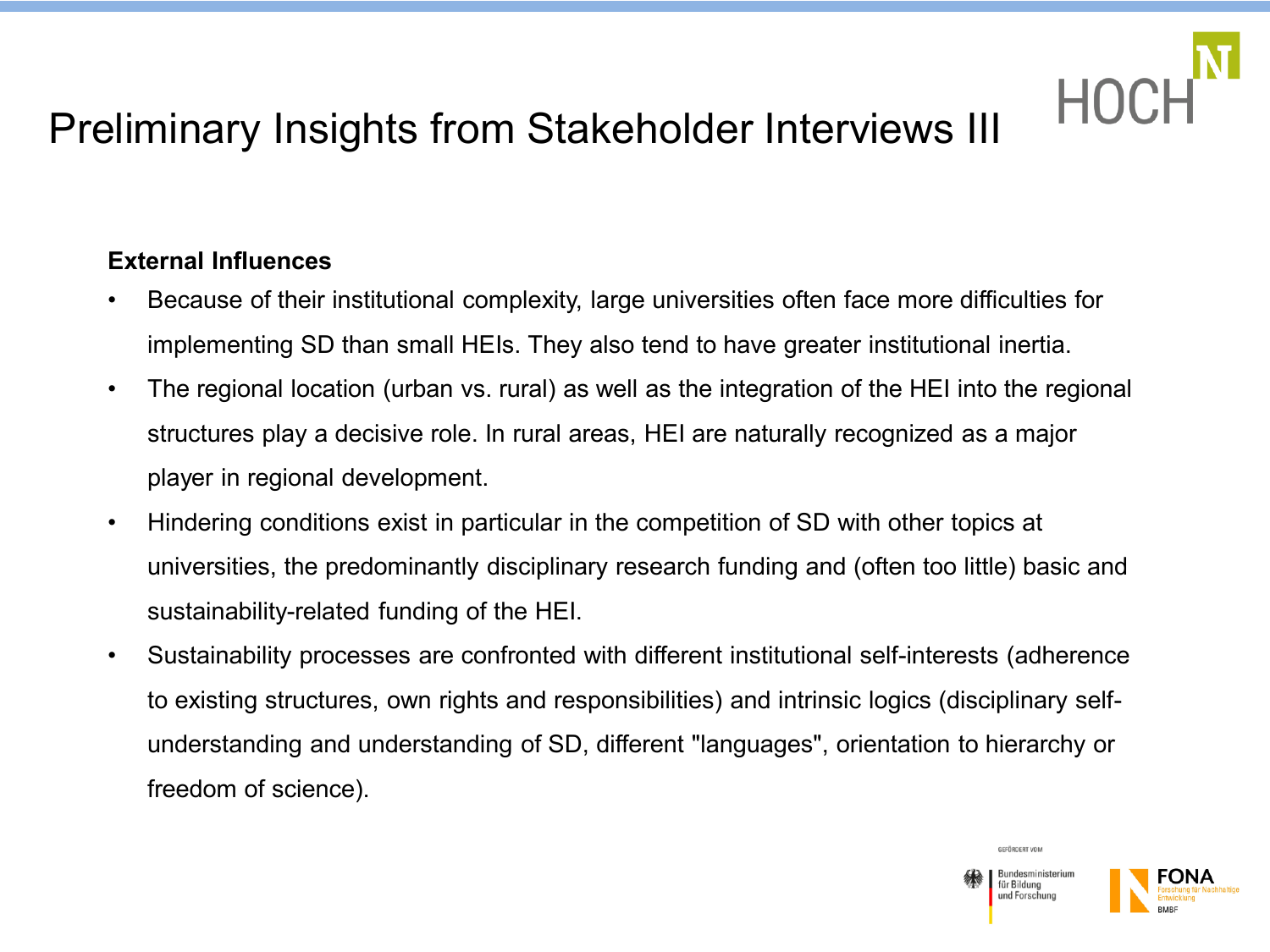

# Preliminary conclusion and next steps

- Insights on processes and structures, actor constellations and sensitivities of SD implementation at HEI
- Next steps:
	- Clustering of universities on the basis of their strategies (strategy types)
	- Elaborating a manual / guide